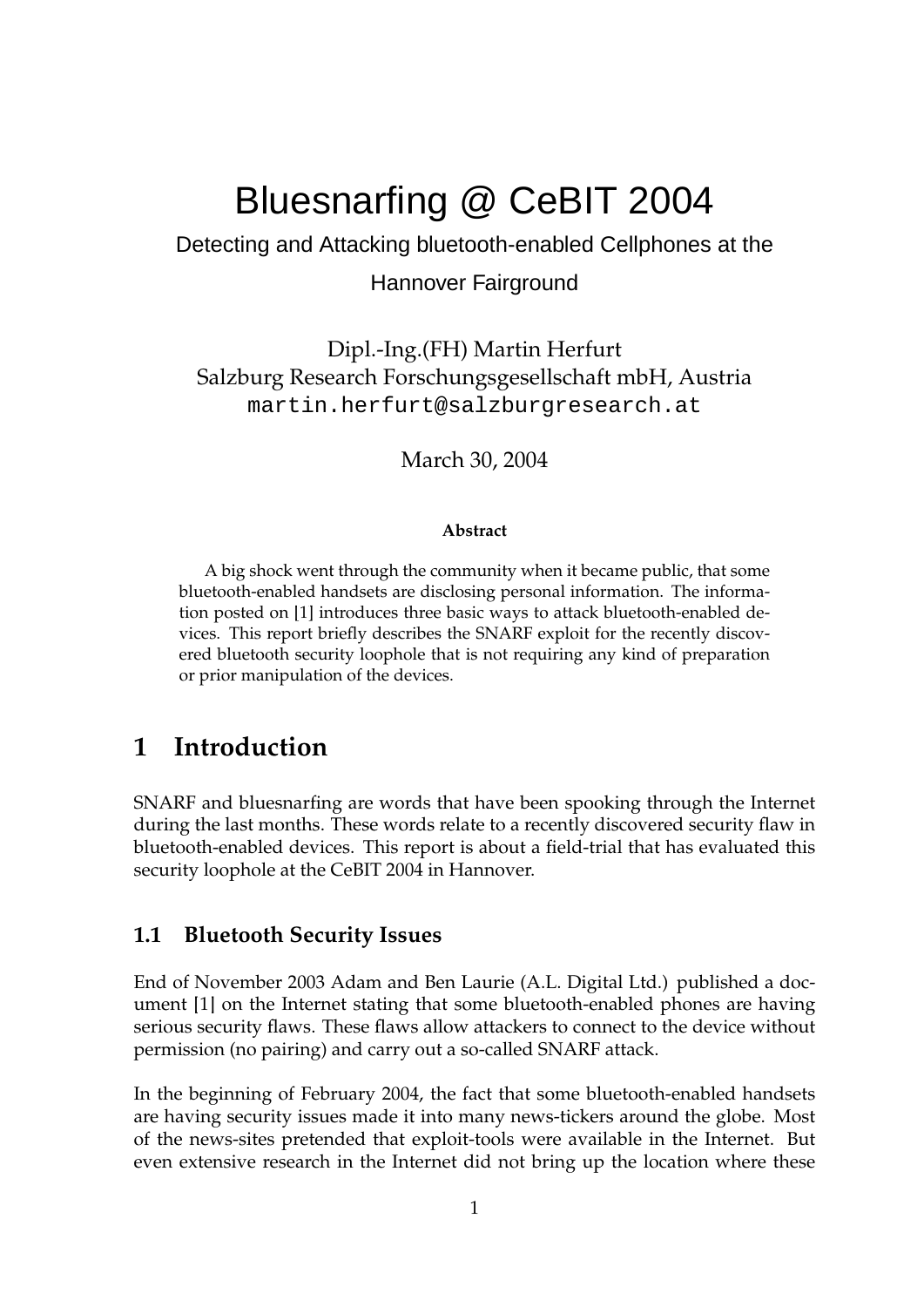tools were available.

As described in [\[1\]](#page-11-0), the SNARF attack enables access to restricted portions of the device. SNARF is a word coming from computer-hacker jargon. To snarf something means "to grab a large document or file and use it without the author's permission"[\[2\]](#page-11-1). So it is possible to, for example read out the affected devices' phone books. These phone books contain numbers and associated names of persons that are either stored in the device phone-book, on the SIM card or in the lists of missed, received or dialed contacts. It is also possible to retrieve and send SMS messages from the affected phone or to initiate phone calls to any existing number (this feature is of special interest if you are the running a premium service number yourself  $\div$ ).

In theory, all supported AT-commands could be issued to the respective device, but according to statements of the manufacturers some of the commands are not permitted by means of this disallowed connection. But there would be no reason of preventing commands from a connection that the firmware discloses by accident.

### **1.2 CeBIT 2004**

The CeBIT is one of the events, where people go that are into computers and new technologies. Compared to other groups this group of people tends to use their devices differently. It is more likely that these people are active bluetooth users. So at the CeBIT fairground optimal preconditions for the evaluation of these devices' security are given.

The CeBIT is Europe's biggest IT-exposition and takes place every year at the Hannover fairground in the north of Germany. As in the years 2002 and 2003, Salzburg Research together with the Salzburg University of Applied Sciences and Technologies had a booth at the CeBIT 2004 located in Hall 11. There, in the so-called future park, all research and education companies and institutes are located. Favorably, the Salzburg Research booth was located close to the public restrooms, where more people tend to pass by than at other places in this hall. At this location, an environment for the discovery and the attacking of bluetooth-enabled devices was set up.

# **2 The Bluesnarf Field Trial**

The environment was build up by open-source software ran on a laptop computer.

# **2.1 The Environment Setup**

The hardware used for this trial was a COMPAQ Evo N600c with two low-cost MSI bluetooth USB-dongles. The software used with this hardware was linux-2.6.2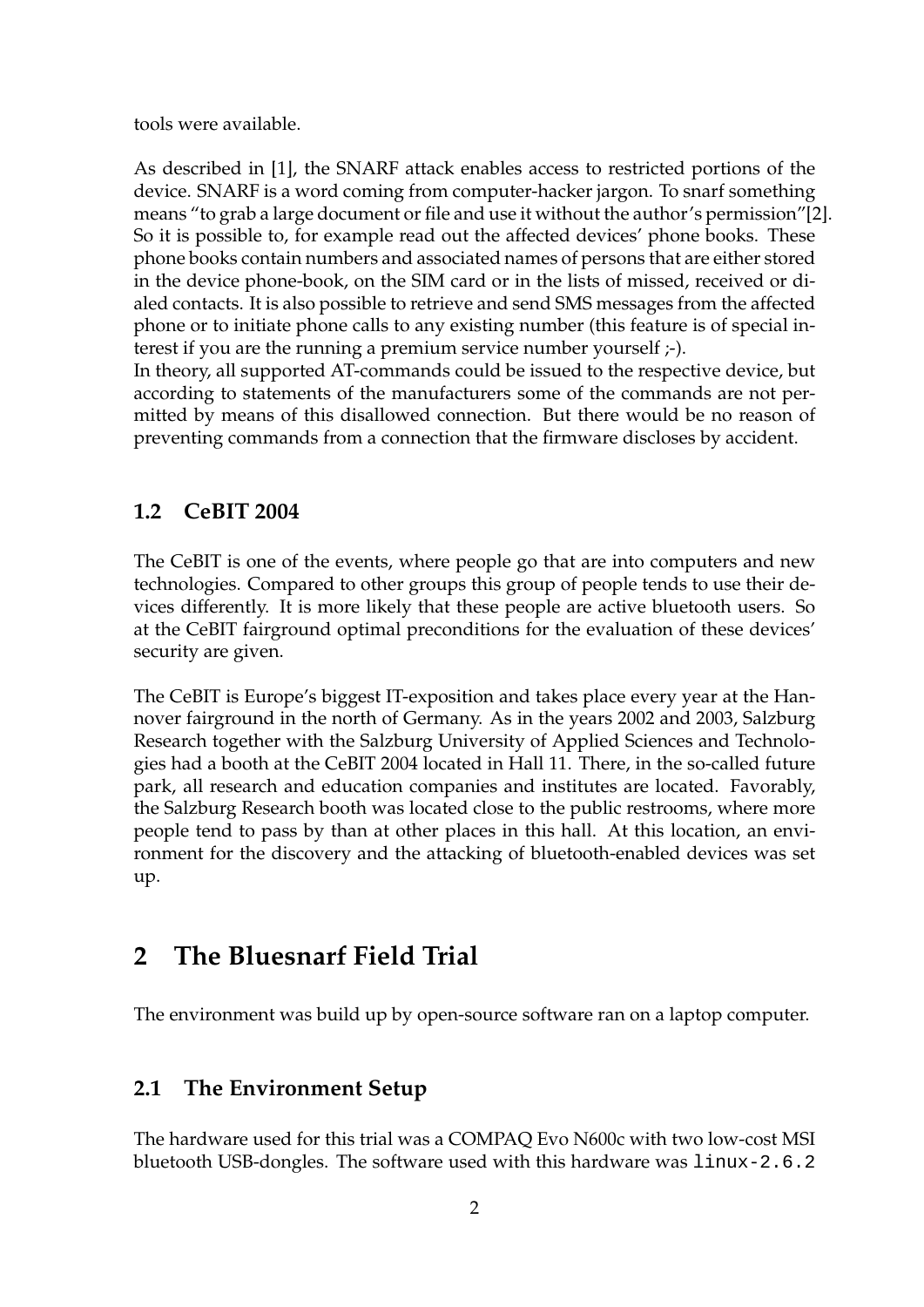together with Qualcomm's bluetooth stack implementation Bluez (bluez-libs-2- .5,bluez-utils-2.4 and bluez-sdp-1.5). The actual application was implemented in PERL and C. For better data-mining capabilities, an enterprise-level SQL-DBMS (postgresql-7.4.1) has been used in order to store and access the collected device-information.

# **2.2 Collected Data Samples and Results**

In total, 1269 different devices have been discovered in the period from March 18th to 21st March 2004 at the place described above. Due to the limited range of about ten meters, not all of the bluetooth-enabled devices at this place could have been detected. But still, the number of discovered devices is very high.

### **2.2.1 Discovered Device Vendors**

Figure [1](#page-2-0) shows a diagram that represents the distribution of manufacturers. The determination of the vendor is done by means of the bluetooth address. Similar to the hardware-address (MAC address) of Ethernet network interface cards, also the bluetooth address refers to the manufacturer of the bluetooth chip-set. Table [1](#page-3-0) shows the vendor and the three first bytes of the bluetooth addresses that are associated with the respective vendor. Also a value expressing the distribution among the vendors is provided in this table.

The 70 percent of discovered Nokia handsets clearly represent Nokia's market-



<span id="page-2-0"></span>Figure 1: Device Vendor Distribution

leadership in Europe. Interestingly, many companies use the Nokia 6310i as a company phone. One possible reason for this could be the compatibility to the Nokia car-kits that have been installed over years in many company cars.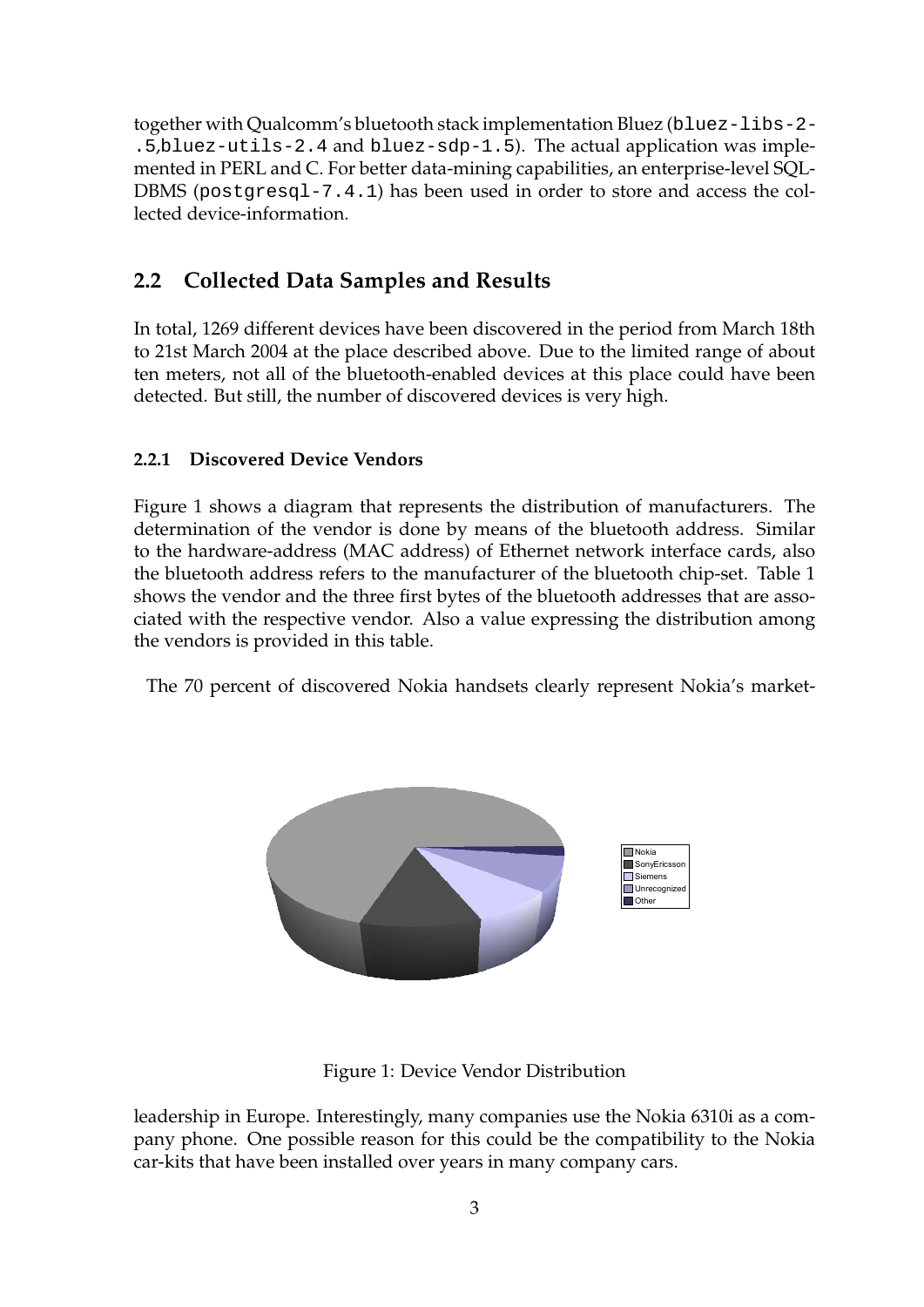| Vendor         | <b>Address-Bytes</b>         | Percentage |
|----------------|------------------------------|------------|
| Nokia          | 00:02:EE, 00:60:57, 00:E0:03 | 70         |
| SonyEricsson   | 00:0A:D9                     | 11.35      |
| <b>Siemens</b> | 00:01:E3                     | 8.2        |
| Unknown        | miscellaneous                | 81         |
| Other          | miscellaneous                | 21         |

<span id="page-3-0"></span>

| Table 1: Device Vendors |  |
|-------------------------|--|
|-------------------------|--|

#### **2.2.2 Discovered Models**

It cannot be determined from the device's bluetooth address which model of the respective vendor this is. Therefore, the bluetooth name that on many devices defaults to the model number has been used to identify the model of the discovered device. The bluetooth name of the devices can be set by the user and is therefore not itself a reliable information to determine the model number. It is worth mentioning that many people use their full name as an identification for their device.

The tables [2,](#page-4-0) [3](#page-4-1) and [4](#page-5-0) show the numbers of models that could have been uniquely determined by their names. So, this graph is not totally correct, but gives a coarse idea on the vendor/model distribution.

The graph displayed in figure [2](#page-3-1) supports the assumption that has been made before, that obviously many companies are using the Nokia 6310i phone for their employees.

The high popularity of the T610 phone is reflected by the diagram presented in



<span id="page-3-1"></span>Figure 2: Nokia Model Distribution

figure [3.](#page-4-2) Also the current top-of-the-line model (the P900) has been discovered comparably often.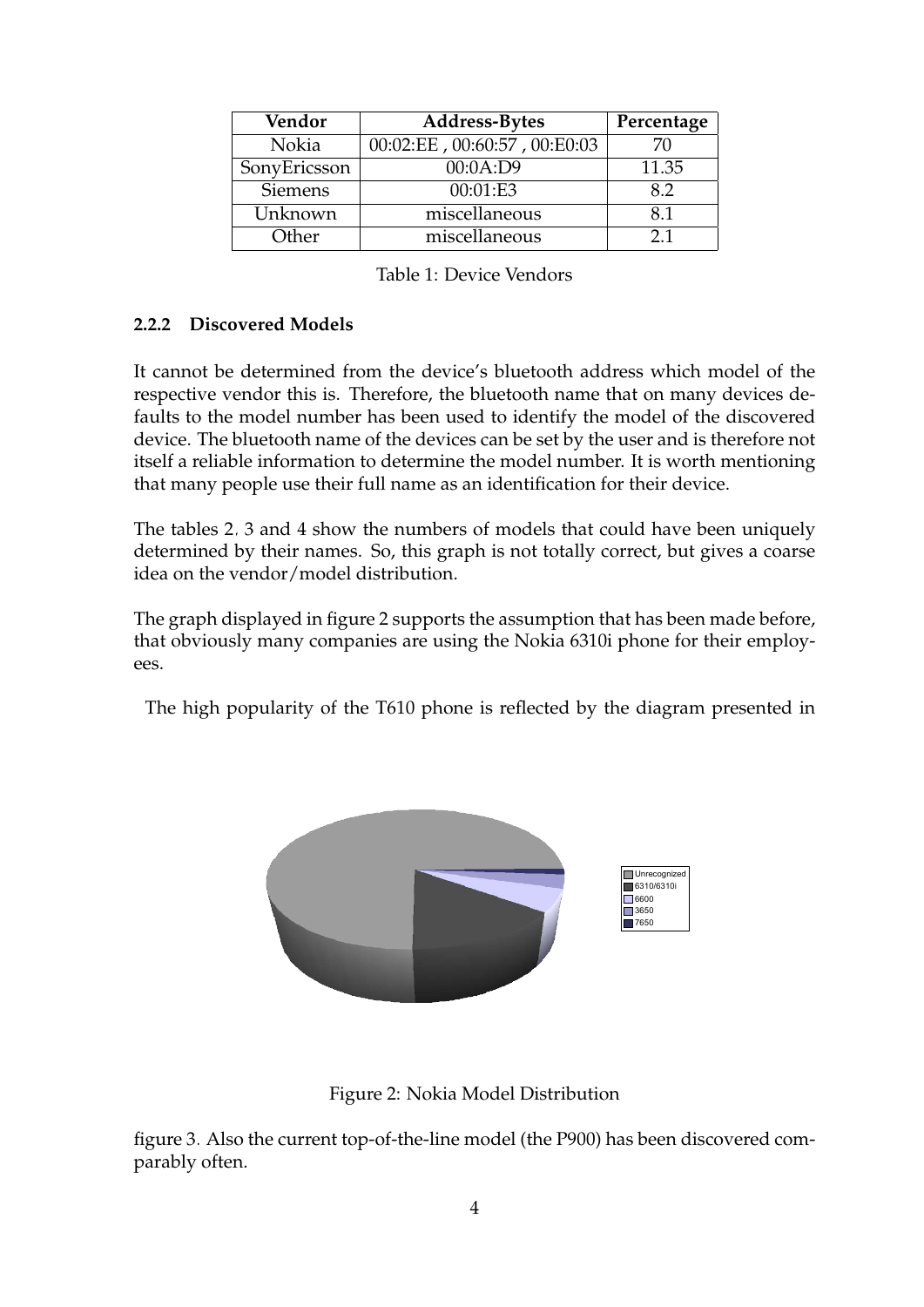| <b>Device</b>    | Number | Percentage |
|------------------|--------|------------|
| Unrecognized     | 669    | 75.1       |
| Nokia 6310/6310i | 135    | 15.2       |
| Nokia 6600       | 48     | 5.4        |
| Nokia 3650       | 28     | 3.1        |
| Nokia 7650       | 11     | 12         |

<span id="page-4-0"></span>Table 2: Recognized Nokia Models

Characteristic for the German/European market was the relatively high presence



<span id="page-4-2"></span>Figure 3: SonyEricsson Model Distribution

| Device            | Number | Percentage |
|-------------------|--------|------------|
| Unrecognized      | 106    | 72.1       |
| SonyEricsson T610 | 33     | 22.5       |
| SonyEricsson P900 |        | 4.8        |
| SonyEricsson P800 |        | $1.6 -$    |

<span id="page-4-1"></span>Table 3: Recognized SonyEricsson Models

of Siemens phones. At the moment, only the phones belonging to the 55 series and the new SX1 are supporting bluetooth.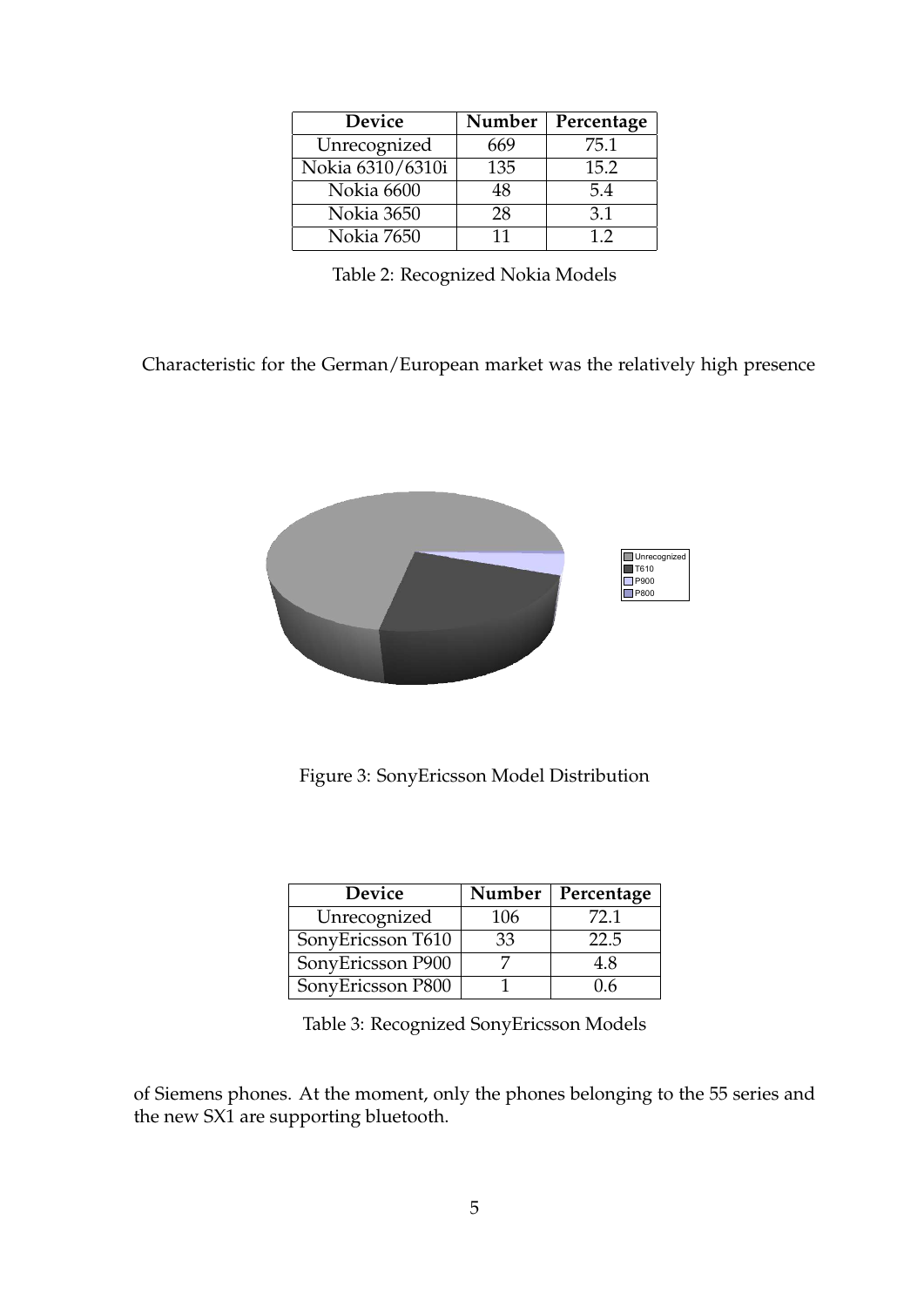

Figure 4: Siemens Model Distribution

| Device           | Number | Percentage |
|------------------|--------|------------|
| Unrecognized     | 'nЧ    | 66.3       |
| Siemens S55/SL55 |        | 28 9       |
| Siemens SX1      |        |            |

<span id="page-5-0"></span>Table 4: Recognized Siemens Models

#### **2.2.3 Discovered Vulnerable Devices**

As written in [\[1\]](#page-11-0), there are a number of devices that are vulnerable to the SNARF attack. According to this document there is the Ericsson phone T68/T68i, the SonyEricsson phones R520m, T610 and Z1010 and the Nokia phones 6310/6310i, 8910/8910i and 7650. Adam Laurie also provides information, whether the respective devices are attackable in invisible or visible mode, only. Since the setup used for this field trial did not use a brute-force approach (as presented by @stake) for detecting also invisible devices, this study only confirms the vulnerability of visible devices. Due to limited market take-up and the resulting low penetration-rate of some devices, the vulnerability of some of the listed devices cannot be confirmed by this study.

As displayed in figures [2](#page-3-1) and [3,](#page-4-2) the two top-selling bluetooth-enabled models of SonyEricsson and Nokia are vulnerable to the SNARF attack.

Experiments with the SonyEricsson T610 showed that this model is generally not vulnerable to the SNARF attack. During an earlier presentation of the SNARF attack in February it happened that T610 phones with recent versions of the T610 firmware were disclosing personal information. Obviously, newer versions of the T610 firmware do allow SNARF attacks.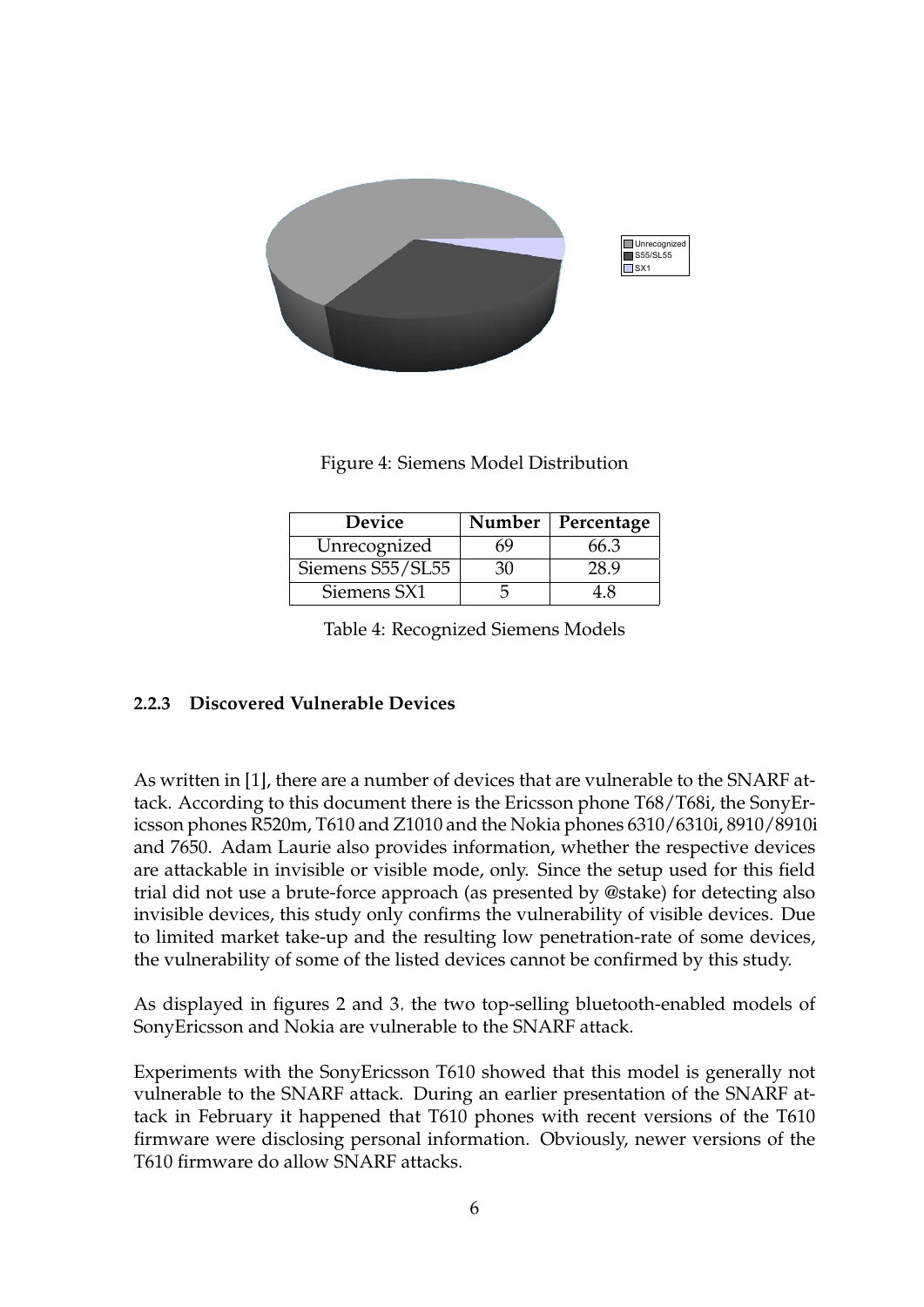**Nokia 6310/6310i** As mentioned above, this study confirms that the Nokia 6310 and the more enhanced Nokia 6310i are very vulnerable to the SNARF attack. About 33 percent of all discovered devices of this type were disclosing personal phone book entries without requiring user-interaction. Since the snarf-process takes an average time of 30 seconds (from the discovery to the end of the attack), it is very likely that a lot more devices could have been read out. Too many people were just passing the location so that they left the bluetooth-covered area too early to be snarfed. Figure [5](#page-6-0)

Nokia 6310/6310i



<span id="page-6-0"></span>

displays the ratio of discovered and provenly vulnerable Nokia 6310/6310i devices. But as mentioned above, this could have been more.

**SonyEricsson T610** Figure [6](#page-7-0) shows the ratio of discovered and successfully attacked SonyEricsson T610 devices. As mentioned before, in future when the newer firmware is running on an increased number of T610-devices the success rate of the SNARF attack will also increase. In the CeBIT 2004 field trail only 6 percent of all discovered T610 devices could be read out.

**Siemens phones** As far as it has been observed in the CeBIT field trial, Siemens phones are not vulnerable to the SNARF attack. Bluetooth-enabled Siemens phones like the S55 merely seem to be rather paranoid. Every time a usual scan-request is received by these phones they cowardly ask for the user's confirmation. Actually, this behavior is quite annoying.

### **2.3 Other Experiences**

In preparation for the trial-setup, the Ericsson T68i (which is also on the list of vulnerable devices) has been checked. It can be confirmed, that this phone is vulnerable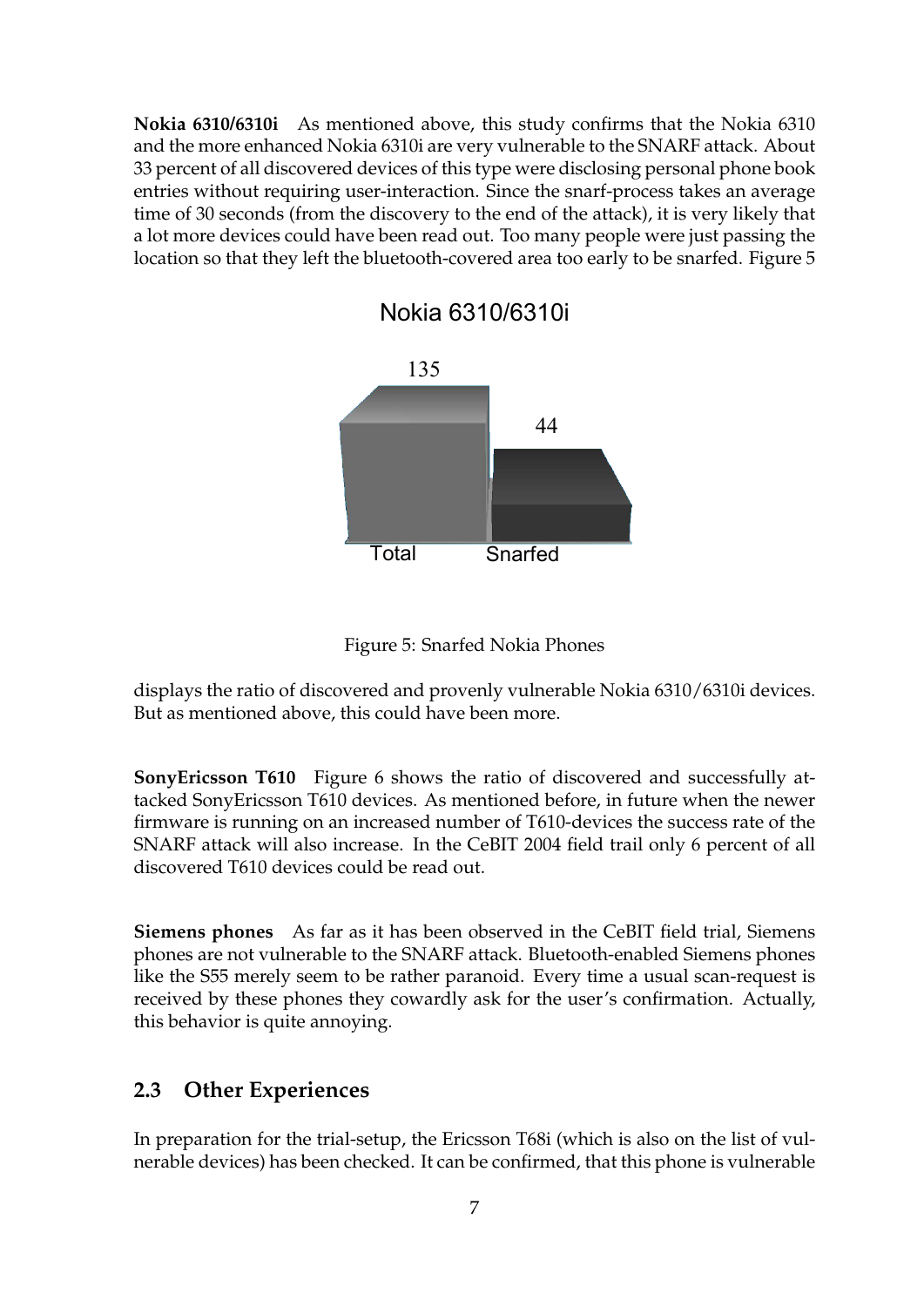# SonyEricsson T610



<span id="page-7-0"></span>Figure 6: Snarfed SonyEricsson Phones

to the SNARF attack but switches into the hidden mode automatically (three minutes after activation of the bluetooth interface). In hidden mode this phone is not vulnerable (as mentioned in [\[1\]](#page-11-0)).

# **3 Final Remarks**

### **3.1 Proclaimer**

The information gathered in this field trial will not be disclosed to anybody. Personal information that has been retrieved from vulnerable phones has been deleted. This study has been made for scientific demonstration purposes, only.

### **3.2 What has been done**

The SNARF attack used at the CeBIT was intended to finish as fast as possible. That is why only the first 10 entries of each phone book were read out. About 50 numbers from each snarfed phone have been retrieved.

# **3.3 What could have been done**

As mentioned in the introduction there could have been done a variety of different things with an unauthorized bluetooth connection to the phone. The following paragraphs give some ideas on the things this security flaw would also allow the attacker to do.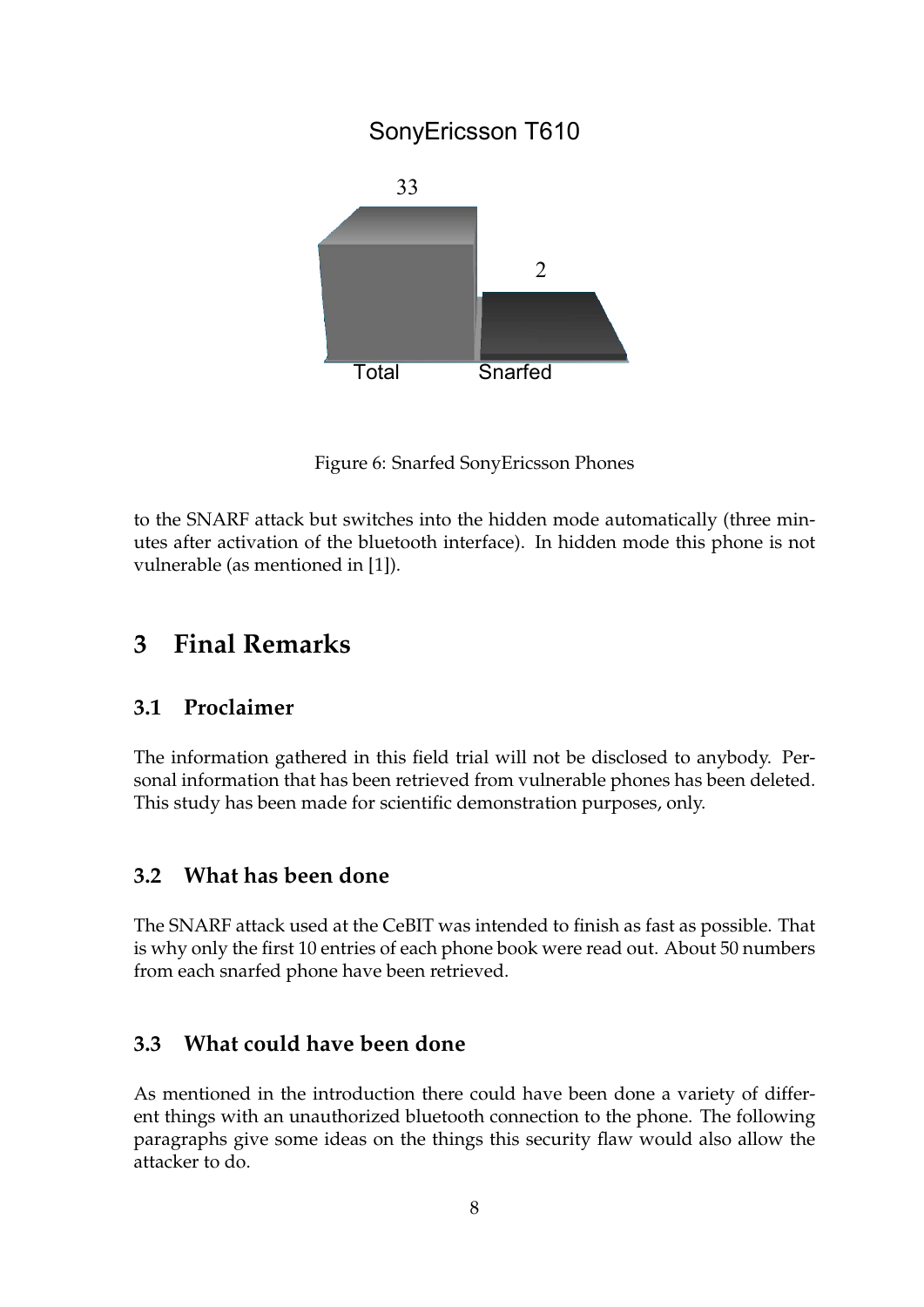### **3.3.1 Sending a SMS**

The only good way to get to know the number of the snarfed phone is to send an SMS from the attacked phone to another device. Depending on the manufacturer of the phone, SMS messages can either be provided in 7bit encoded ASCII-text and/or have to be provided as a SMS-PDU which is rather tricky to generate. For the creation of SMS-PDUs there is a tool called PDUSpy in the download section of http://www.nobbi.com/.

Nokia phones allow to issue text-mode and PDU-mode messages to the device, while SonyEricsson phones (and also Siemens phones) only accept PDU-encoded SMS messages. The sending of an SMS is not visible to the user. Usually, the issued SMS is not stored in the sent-box of the snarfed phone. In rare cases, the SMS settings of the snarfed phone are set to require a report that is generated at the receiving phone. In this case the sender that was not aware of having sent a message would receive a reception-report from the attacker's phone (which includes a phone number). By sending PDU encoded messages, it can be controlled by setting a flag whether a reception report is generated or not.

This method to get the victim's phone number is causing costs to the holder of the phone. That is why it has not been done in the CeBIT field-trial. But it works for sure (at least on Nokia devices).

It would also be possible to get the device's phone number by initiating a phone call to the number of a phone that is able to display the caller's number. However, this method would disclose the number of the dialed phone to the owner of the attacked phone, because every call initiation is writing an entry into the dialed contacts list (DC phone book).

### **3.3.2 Initiating a Phone Call**

It is possible to initiate phone calls to virtually any other number. It would be very lucrative to initiate calls to a premium service number that is ran by the attacker. As mentioned before, dialed numbers are usually stored in the phone's calling lists and are also stored at the provider-site for billing purposes. Therefore, this kind of abuse is rather unlikely. It would also be very very easy to find out and sue the person being responsible for this premium service.

#### **3.3.3 Writing a Phone Book Entry**

As mentioned before, every phone call is writing an entry into the "dialed contacts" or DC phone book of the respective device. By writing a phone book entry into the DC phone book, the traces on the device that evidence that a call has been made can be replaced by any number. Since the operator also stores dialed numbers for billing purposes, this kind of obfuscation would only delay the process of finding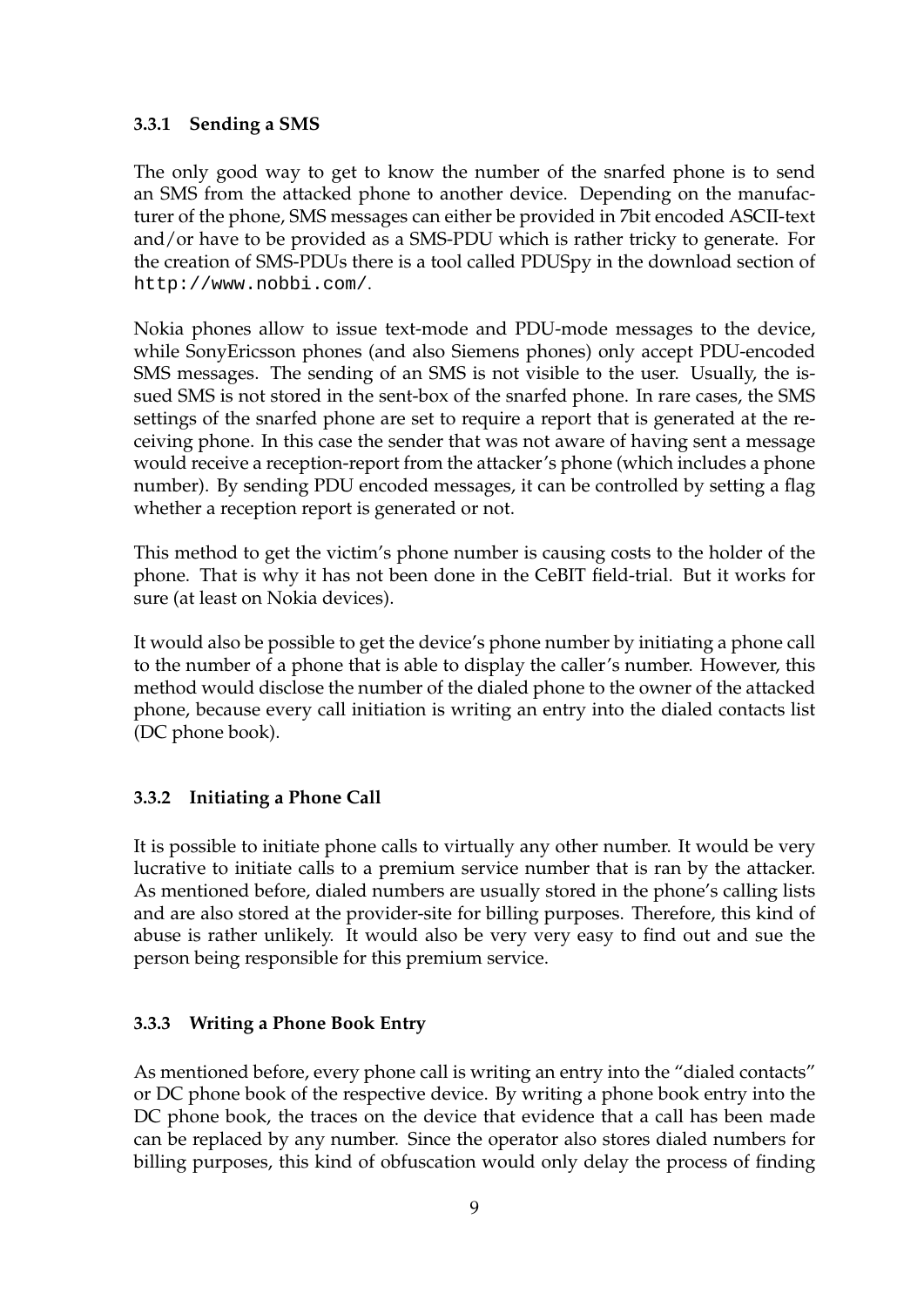the responsible person.

Of course it is also possible to do some nasty phone book entries. Just imagine an entry that has 'Darling' as a name and the number of a person you dislike. This owner of the phone could then get into some trouble with his/her spouse ;)

In the CeBIT-trial no phone book entries have been done. Such entries would most likely overwrite existing ones.

### **3.4 Vendor Reaction**

On news pages it has been stated that the respective vendors are admitting this security loophole. It has also been implied that there are no intentions to do anything against it, since it does not seriously damage the phone.

Asking representatives from the respective vendors at the CeBIT, I have been told that these problems have been solved in actual firmware-versions that can be upgraded for free. Whether this security flaw has been fixed in newer firmware versions cannot be confirmed.

# **4 Conclusions**

It would be paranoid to imply, that it is no random incident but purposeful that the best-selling bluetooth phones of the market leaders SonyEricsson and Nokia can be easily be read out by attackers.

This test report is intended to point out this serious security flaw to bluetooth-users in order to make them act more careful in this point.

An @stake report [\[3\]](#page-11-2) introduces some more things to consider with respect to bluetooth devices. For example, this report points out effective measures to protect devices from various attacks. Furthermore, the comparable harmless Bluejacking is another bluetooth activity that helps getting over boring times in airport terminals or other public places with a high bluetooth-device density.

# **5 Future Work**

Ongoing experiments include a SNARF application on Java/J2ME phones. As a requirement for this, the respective phones would have to have the MIDP 2.0 API implemented together with the optionally provided Bluetooth-API. The only phone that has these features at the moment is the Nokia 6600.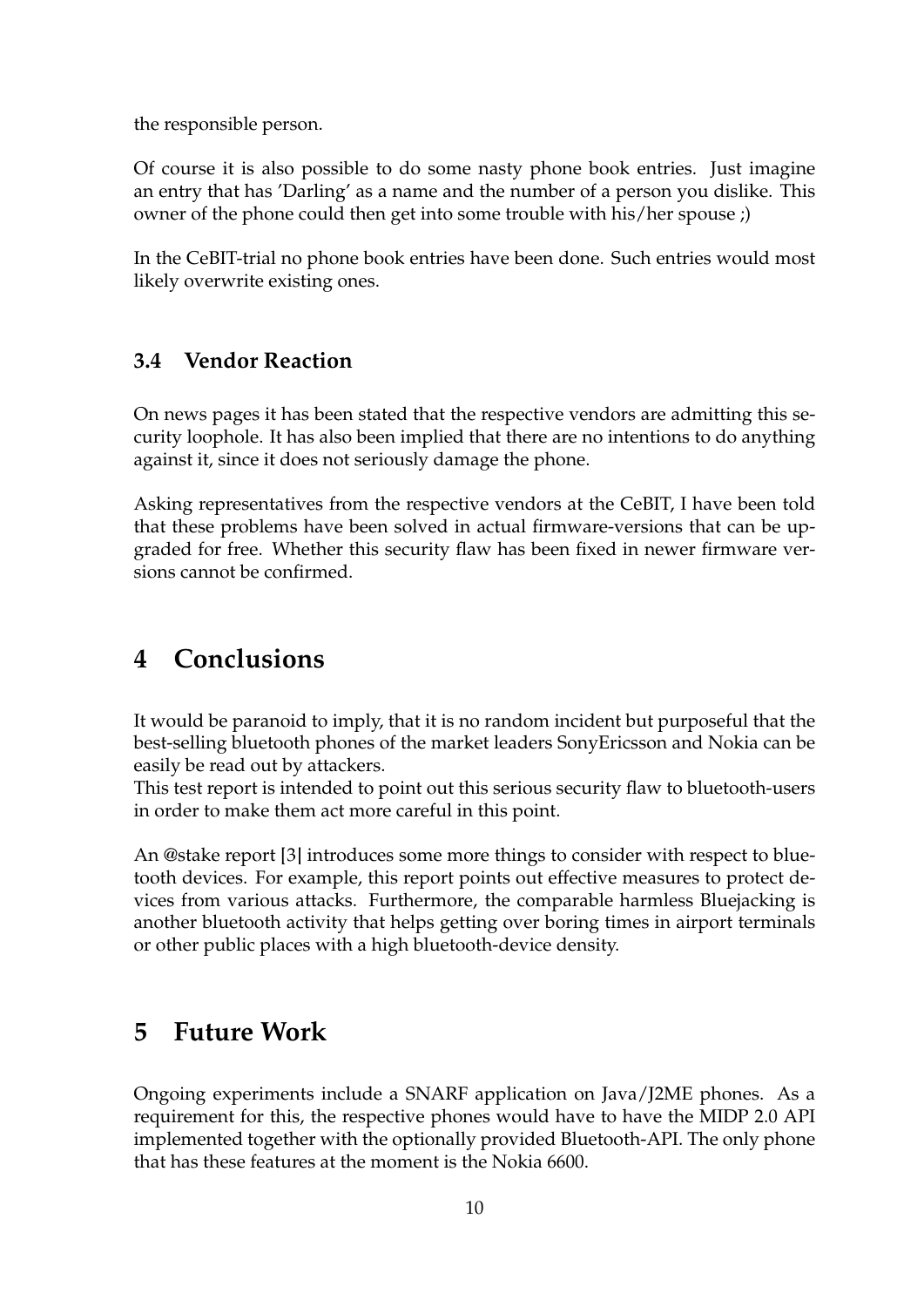# **6 Acknowledgments**

I thank Matthias Zeitler and Peter Haber for drawing my attention to this topic, Collin R. Mulliner for providing useful information, Elfi Redtenbacher for lending me her vulnerable bluetooth enabled phone and Paul Malone and Guntram Geser for reading and correcting this report.